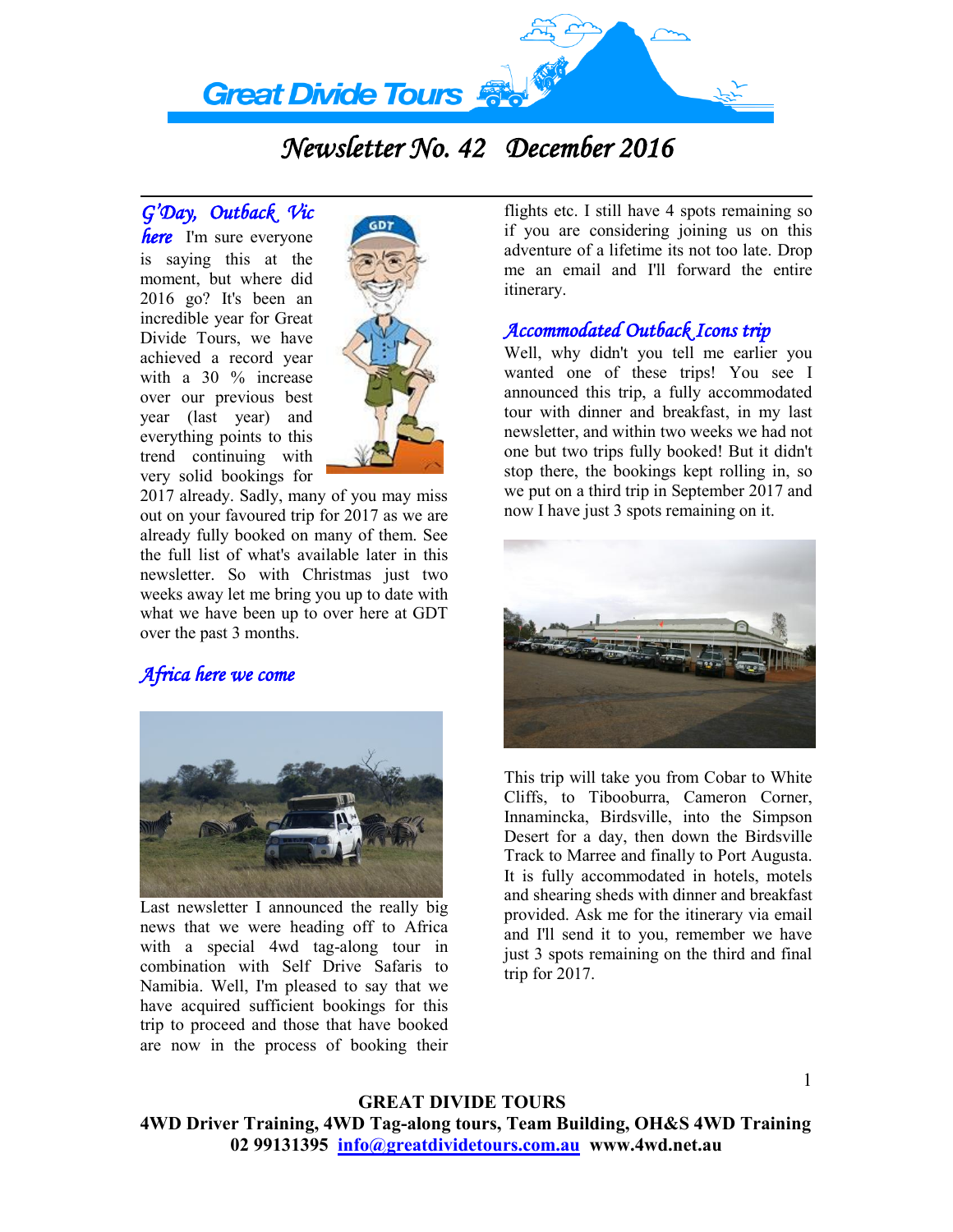# *You asked for it, here it is*

This experience made me realise that not everyone wishes to or can camp on our fabulous 4wd trips. It made me think about offering more of this type of trip and naturally turned to the **Victorian High Country** which has proven to be our most popular 4wd tour by far. This summer we have no less than 7 of these great camping trips taking place. But could we also offer an accommodated 4wd trip which also included dinner and breakfast in the package?



Fortunately I know the high country like the back of my hand, I've been travelling down there since 1984! So I worked out, on paper, a rough itinerary based around the towns of Bright, Mansfield, Heyfield and Dargo. Then just last week (if you have been following Great Divide Tours on Facebook you will have seen my photos and videos from this reccie trip) I headed down to the high country for the week to drive the route and experience the accommodation first hand. It's a tough gig this 4wd tour guiding!!

The end result is that in this newsletter I am announcing that we are now offering a magnificent 7 day and 8 night fully accommodated 4wd trip into the magnificent high country. I have attached the full itinerary to the email with this newsletter for your perusal.

I have scheduled three of these trips for 2017, March, May and early December 2017. They will start in Bright then we move to Mansfield via great 4wd tracks past Lake William Hovell. We will make Mansfield our base for three nights, the Mansfield Hotel serves great meals, and during the days we will explore iconic locations such as Craig's Hut, King Hut, Bluff Hut, Bindaree Falls and Bindaree Hut, the Howqua River and of course Mountain No 3!



Then we cross right over the very top of the Great Dividing range via Mt Skene where the views are simply stunning. Passing through Licola our overnight stop is in the delightfully named Happy Days Motor Inn and we will dine in the award winning Tinamba Hotel voted best Regional Hotel in 2016, the menu looks amazing!

The next three days see us move onto Dargo via two of the best 4wd tracks in the high country, the track up to Mt Wellington at over 1650 metres high and the incredible fire tower lookout on The Pinnacles at the top of Billy Goat Bluff which we will descend. Dinner will be in the Dargo Hotel each night with another day of exploring the gold fields around Talbotville and Grant with 30 river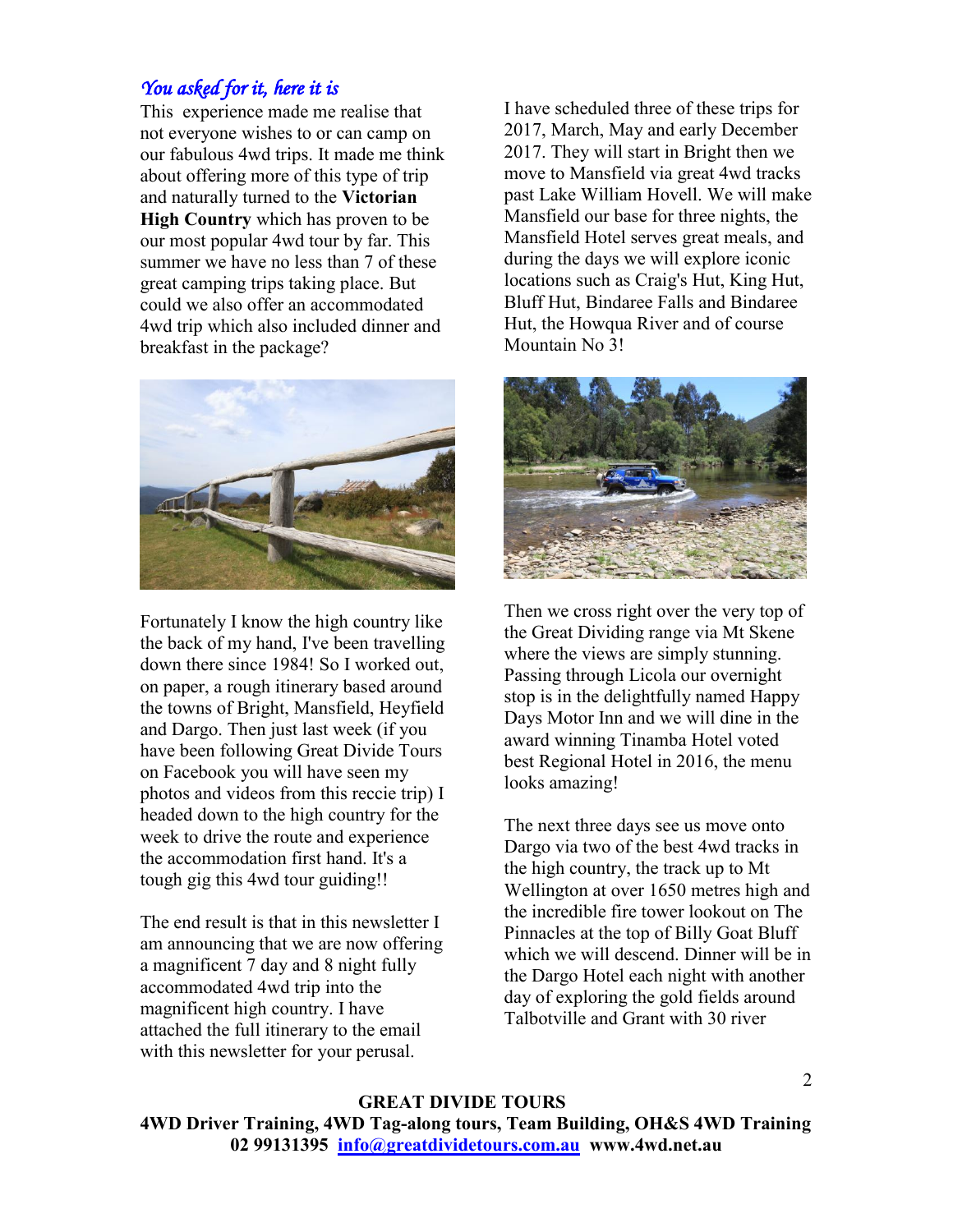crossings thrown in for good measure on this day.

The final day we just have to take you to the best of the best, the Mt Blue Rag Range Trail where we reach over 1700 metres in height for a birds eye like view down on the mountains. We have included the last night's accommodation and meal back in delightful Bright too.



Take a look at the detailed itinerary attached to this email and if this trip suits you, please book early as I do expect a lot of interest.

# *High Country camping trips*

Of course, our grass roots 4wd tours are our camping trips and these are still available, but if you wanted to join us over Christmas I am afraid I only have two spots remaining on the 7 day trip commencing 3 January. All other trips at this time are now fully booked. As is the camping trip scheduled for February 2017, but I have listed a second trip in February commencing 19 February so this has some spots still remaining. The good news is we still have plenty of spots available on the 7 day camping trip into the high country in April 2017.

# *Always be prepared*

Speaking of the high country, we have just finished two x 7 day camping trips down there, Tony Davys was our leader and the first trip presented a couple of challenges with wet weather. We know full well that the steep tracks in the high country are no place to be in wet weather, not only is there a greater risk of vehicle damage but track damage is also likely, neither of these situations make for a good trip in our view. So when it rained all night on the crew at King Hut they made a hasty retreat to the caravan park in Mansfield to dry out. The next day was still wet with low cloud so the decision was made to go around the mountains rather than over them which proved a very sensible idea indeed. Just take a look at the email I have received from one of the customers on Tony's trip, makes me a proud business owner for sure.

#### Hi Jenny and Vic,

We have just completed our Victorian high country trip and we wanted you to know we had a fabulous time. Tony and Tom were very knowledgeable and experienced leaders who taught us a lot. We saw some amazing scenery along the track but more importantly we were able to put into practice what we learned at your 4wd training weekend. This was our third trip with your company and are now seriously considering your Arnhem Land trip after listening to Tony's adventures around the campfire every night. Not only did we have so much fun but we met some amazing people who we look forward to meeting again in future travels.

Kind regards, Lyn and Phil

Fortunately the next week, Tony had perfect weather for the whole week and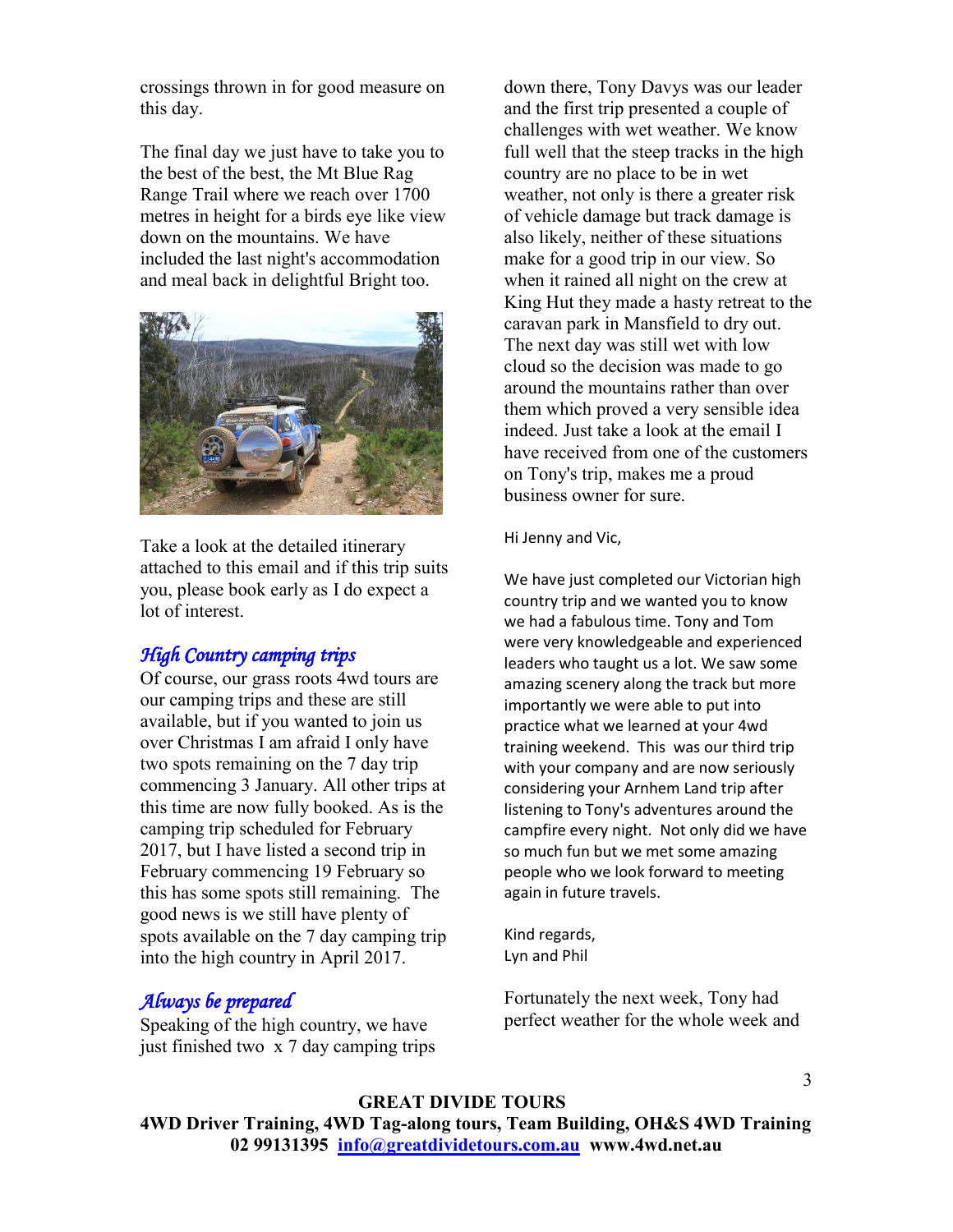he kicked another goal as detailed in this email I received last week.

Dear Great Divide Team,

My wife, brother and sister in-law and I have just returned from the Victorian High country and I needed to email you to express our thoughts of our amazing week.

Our host, guide, comedian, wildlife educator, teacher, mentor and now I hope friend Tony was, and is nothing short of just amazing. Tony from the first time we all met him at the briefing put everyone at ease and guided us through what the next 7 days would have in store.

Throughout our adventure Tony led with professionalism and confidence and his mastery of his craft is a credit to him, at every turn he knew where we were heading and provided the information pertinent to the specific location.

The sights and locations we visited will stay with us forever as will the challenges we all worked through as a team. I thought I was a very experience 4wd driver, however I certainly learnt a lot.

The organisation from GDT down to the fine details was fantastic and left nothing to chance. I have and will recommend GDT to everyone who will listen and WE WILL BE BACK.

Please pass our heartfelt thanks to Tony and the Great Divide support team.

Warm regards,

#### **Andrew**

#### *But wait, there is more*

At the end of October I received this email from one of our 4wd training customers, it tells a great story not just about the advice we passed on during the training but also about a 4wd workshop.

#### 31/10/2016

Vic Widman Great Divide Tours. Good afternoon Vic, I had the pleasure of doing a training weekend with you way back in January of 2014 just after I purchased my Black FJ Cruiser.

Well several years have passed and my FJ is nothing like the one you saw at Braidwood, I wont go into the list of modifications or accessories fitted but I will mention 2. I had a 2inch lift kit fitted by "The Ultimate Suspension"( I know you have dealt with them in your 200 series) and all was good. The guys there looked after me and my FJ and I would recommend them to others looking for suspension work, However less than 2 weeks after this work I was on a drive down the Root hog trail going from Bathurst to Hill End and almost at the river I started getting a loud knocking sound from the left front, when I checked the area I found that the metal spacer/washer on top of the shockie had split allowing the top of the shock absorber to hit the inner guard, my only choice was to limp very carefully into Hill End, We did get there. At 3.30pm on Saturday I rang Ken from The ultimate suspension not expecting an answer, but to my surprise Ken answered and after a few calls he assured me 2 mechanics would drive to Hill End that night and fix my FJ, well at 7pm the mechanics turned up and went to work, at 9pm they handed me my keys and said enjoy your weekend and they then drove back to Sydney.

That is what I call going above and beyond what was expected, Vic can I through your news letter give them a huge THANK YOU. The second thing I wanted to do was thank you for telling me about Ozi Cozi, I had this fitted to my FJ and love it, I was on my way

# **GREAT DIVIDE TOURS**

**4WD Driver Training, 4WD Tag-along tours, Team Building, OH&S 4WD Training 02 99131395 info@greatdividetours.com.au www.4wd.net.au**

4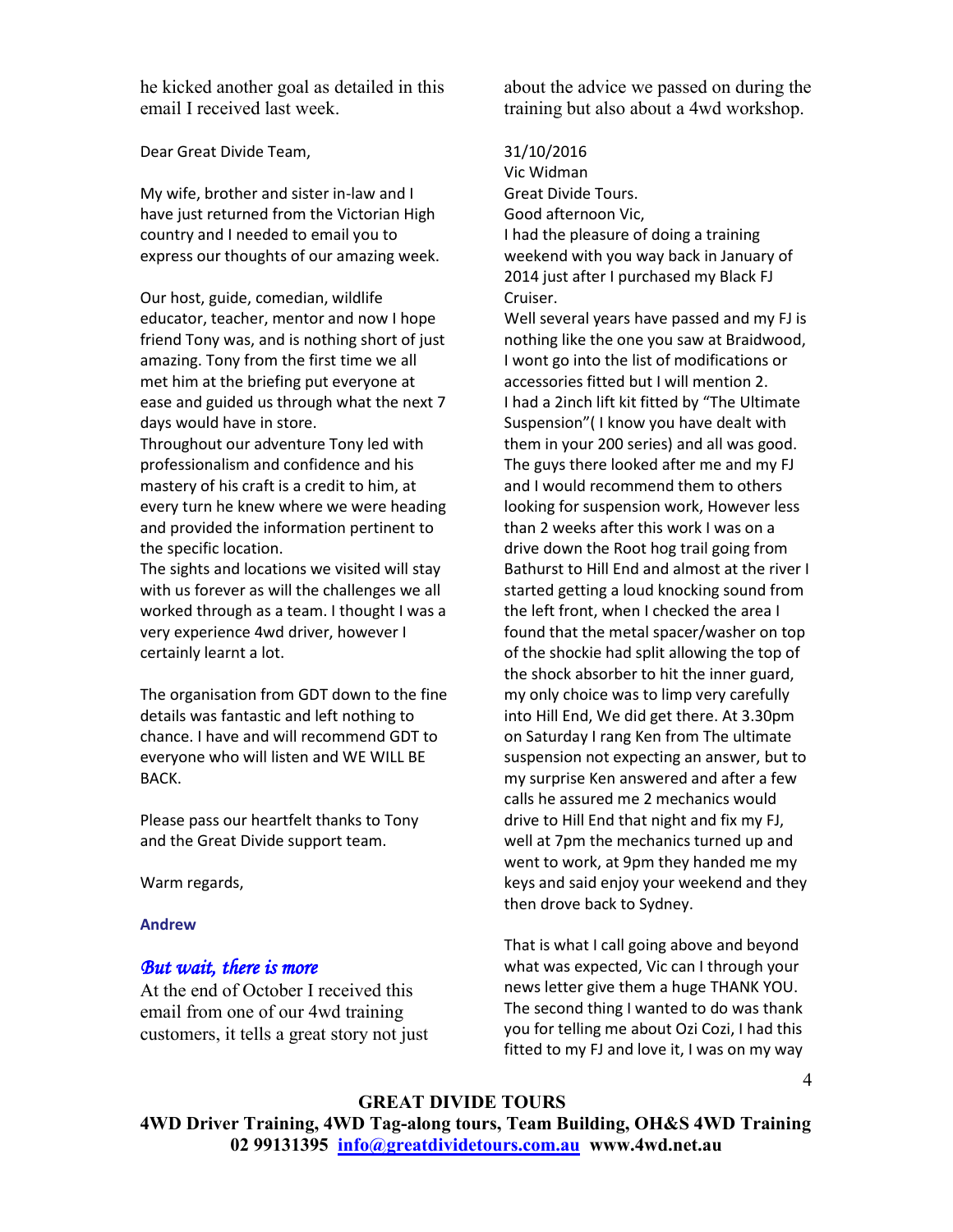home from Taree back in July when a tailgate of a truck opened slightly and dropped about a ton of 25mm blue metal at 100kph, long storey short \$17000 (fully insured) later my FJ is like new, the point is while ozicozi is not meant for that type of punishment it reduced the amount of preparation in areas it was fixed and on the left side of the FJ little to no paint work required, yes ozicozi was refitted under insurance.

As a foot note I work in the pest control industry and have no connection with either of these companies apart from being a customer. Kind regards Ross

# *Speaking of Ozicozi*

Last month one of our good customers advised me that he was updating his 200 series Landcruiser, his current vehicle was superbly set up and the kilometres and price were right so I purchased it. This vehicle will be used by Tony during the 2017 touring season. I picked it up today from my sign writer, Brad Bell from Outback Signs out at Freemans Reach, he and his team do the best job with sign writing which is why I literally drive right across Sydney to have him do the work. The Cruiser is going into Ozicozi to be wrapped in the clear protective coating that I swear by and use on all my vehicles, so a big shout out to Andrew Jackson at Ozicozi in Artarmon too.



# *European Vacation*

Well, its finally happened, I've been on a trip to Europe. We had a close relative getting married to a lovely French lass and of course the wedding was to be in the south of France. Julie, my wife, saw this as the perfect opportunity to get me out of the outback for a while. Being a tour guide I'm always arranging other people's holidays, so this time I took a break from what I call my work and let my daughter, Emma, do all the organising. Emma and her partner Mike were also accompanying us.



So here are my impressions of my trip. I thought I wouldn't like Paris, too many French speaking people who I was led to believe can be rude to tourists. Not true, still lots of people but far from rude and I didn't realise how much I would enjoy the history of the place, it makes our European history in Oz look rather shabby. I definitely want to go back to Paris.

We then hired a car and I drove the family to the town where the wedding was to take place. French weddings are weird, they start at 3 pm and it wasn't until 2.30am that the cake cutting took place and the band started playing at 3

**GREAT DIVIDE TOURS 4WD Driver Training, 4WD Tag-along tours, Team Building, OH&S 4WD Training 02 99131395 info@greatdividetours.com.au www.4wd.net.au**

5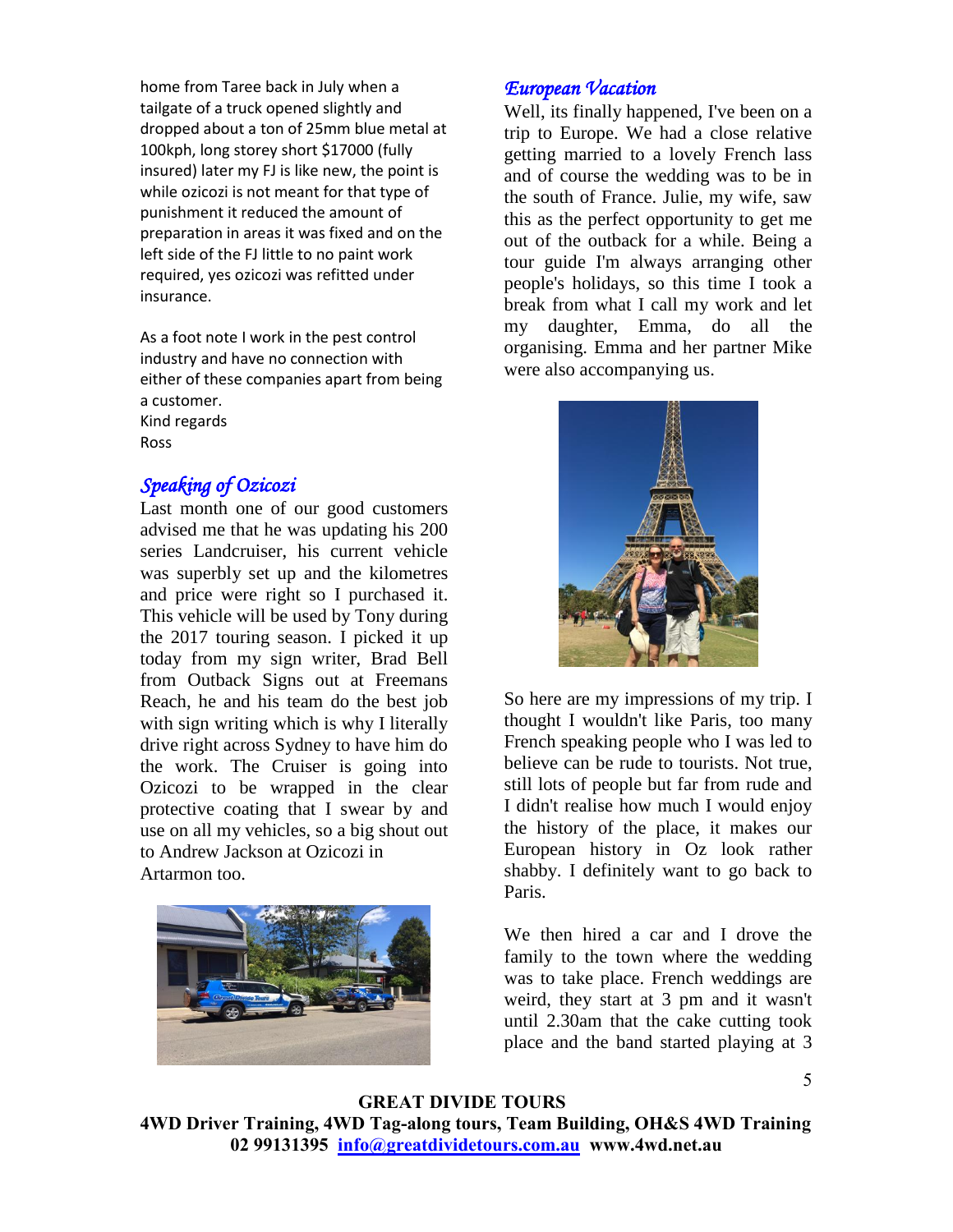am! No-one told me the party was going to go for over 12 hours!

After the wedding we continued to drive and made for Switzerland, holy cow! What a place, they were making tunnels for roads and trains at the turn of the century, 1900's that is, and we dare to boast how good our West Connex is or the Harbour Tunnel. Loved the scenery in Switzerland. Hated the driving though! I might have crossed the Simpson Desert 21 times but I could not come to grips with driving on the wrong side of the road and sitting on the wrong side of the car, especially on the narrow mountain roads in Switzerland. Very stressful!



When we reached Zurich, Julie and I headed to London, a first for us, whilst Emma and Mike went to Spain. We had a great time in London, catching big red buses and not driving! Saw all the usual things like the changing of the guard, Buckingham Palace, Windsor Castle and Stonehenge which was a lifelong goal of mine. Then Julie and I headed to Dubai for 3 nights at the Atlantis on Palm, OMG! What a place, cost us a small fortune, but it was worth every cent. It was a tad hot too with 41 degrees feeling officially like 51degrees C !

I have to admit I did enjoy my first visit to Europe and look forward to seeing more of the world. If they only drove on the correct side of the road I'm sure I could work out a 4wd trip over there.



#### **At last**

Whilst in Zurich airport Mike asked me if it was OK if he married Emma, so now, much to Julie's delight, we are planning for our first daughter's wedding in April 2017. Luckily I'll just be back from our African 4wd safari too.

#### **More weddings**

Ty, my nephew who has been assisting us with the driver training and local 4wd trips is also getting married in 2017 in March, just before I head to New Zealand for our NZ 4wd trip. Gee I'm glad they are working around my hectic travel schedule, please remember I am working on these trips.

#### **And another Widman**

Ty's brother Greg, and his lovely wife, Katherine were blessed to receive a baby boy a month ago, Zachary Widman, so it looks like we are making sure GDT will continue to thrive into the next couple of generations, I wonder if Zachary knows he will grow up to be an awesome four wheel driver?

# *Luke King Racing*

You might recall that in my last Newsletter I introduced you to Luke King, my nieces son or Great Nephew, who I have supported since he was 12 years old in his motor racing career. Well despite some great results with the

# **GREAT DIVIDE TOURS**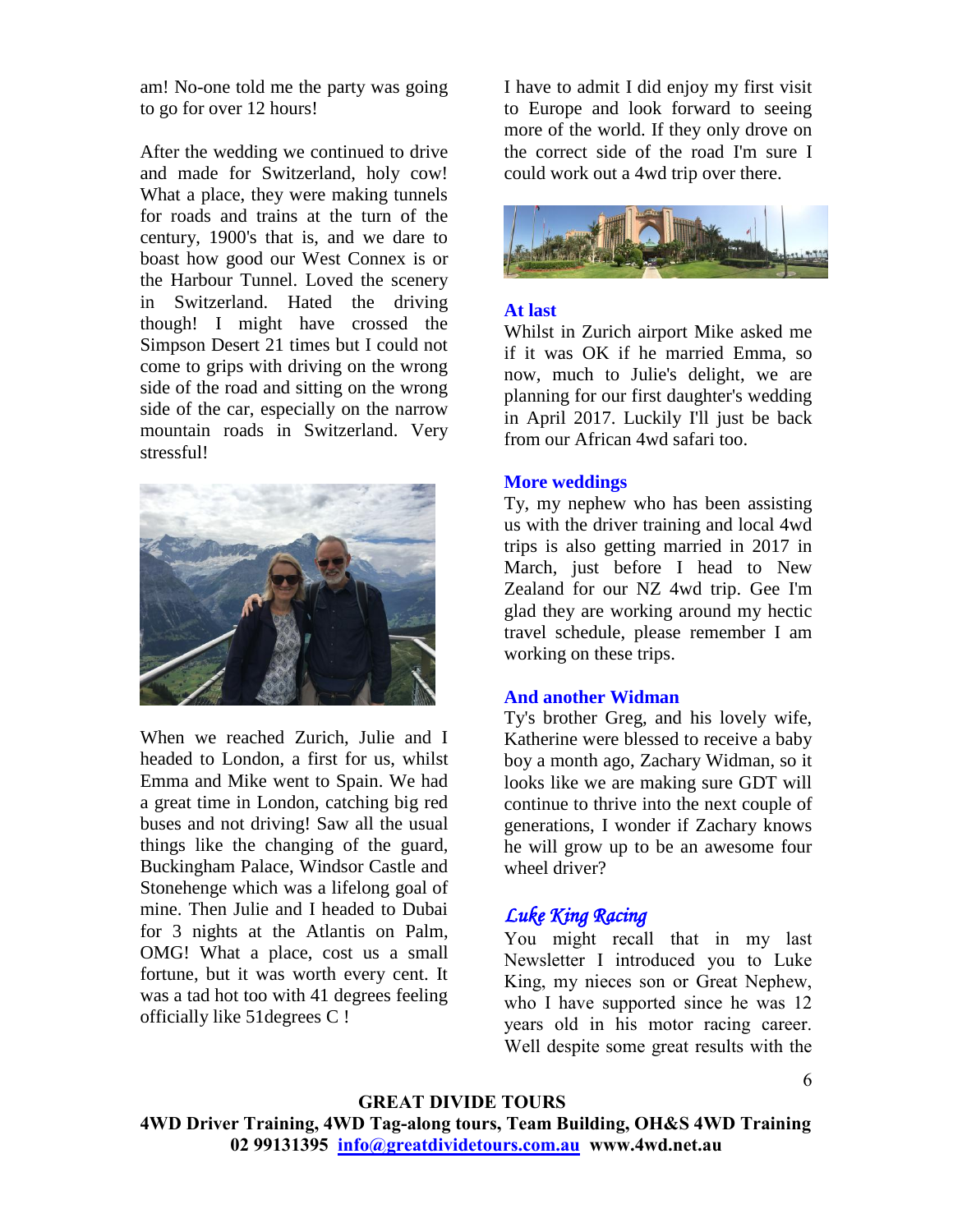Brian Hilton Motor Sport team in the Toyota 86 series, they dropped him mid season from their line up. As it turned out that was their bad as the younger generation would say.



Luke went on to personally fund and lease the Eastern Creeks Go Kart Toyota 86 so he could continue in the series. Less than a week after being dropped by Brian Hilton he not only won the race at Sandown but set the fastest lap. He then achieved a lifelong dream and raced at Bathurst, unfortunately a failed gearbox saw him with a poor grid position. I'm pleased to say that GDT stepped in and purchased a new gearbox for him which was installed by Luke and his Dad and he went on to score more points for the championship.

Then the final round came at Homebush only last week and he managed another podium finish with a third place and third overall for the weekend, this gave him enough points to finish  $6<sup>th</sup>$  outright in the 2016 series, an amazing result for a Father and Son team on a very limited budget, well done to Luke and his Dad Brad King. Let's hope a bigger team sees the potential this young lad has and gives him the break he deserves in 2017.

# *Maintenance week at the driver training centre*

As you read this I will be heading down to the driver training centre for a week of hard work. Its time to paint the centre, have the carpets cleaned and the floors polished and the tracks groomed and a few new obstacles built, always fun!

But more importantly I am having some major work done to ensure that the centre and us, if we are conducting a course, survive if a bushfire should approach. One of the greatest benefits of my training centre is that it is set in a beautiful bush land setting with real 4wd tracks to learn on. The down side is we are very prone to wild fire and to my knowledge the bush in the immediate area has not burned in over 30 years, fuel loads this year, after all the rain, are at extreme levels and the possibility of a wildfire racing through the area has to be very real.

After some considerable investigation I am having installed on the centre what I believe is an exceptional fire fighting system. It is called BushfirePro and if a fire approached it will automatically envelope the whole centre in an umbrella of water. Using our water tanks, we should have at least 3 hours protection, which is ample time to allow the fire front to pass. It means we can stay in situ and be totally safe from any wild fire and also protect this major asset to my business. Because of the size of the building it is not a cheap system, costing in excess of \$30,000 but that is far less than the money we would lose if we lost everything in a bush fire.

As the system is installed I will record its progress and also show you the